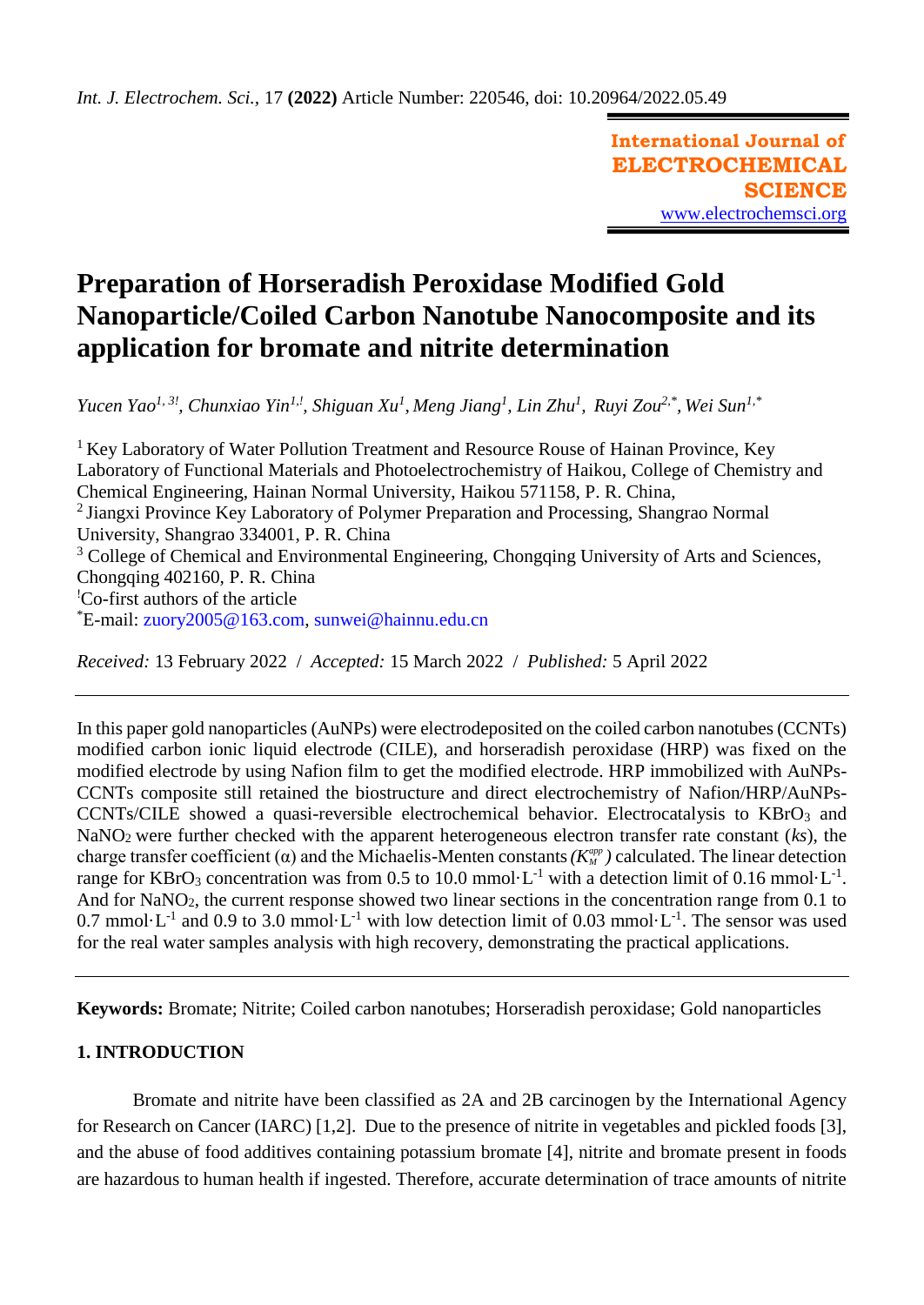and bromate is of great significance in practical usages. For this purpose, various analytical methods such as ion chromatography [5, 6], spectrophotometry [7] and capillary electrophoresis [8] were devised. However, it's still challenging to devise new method with high detection sensitivity and extensive working range.

Biosensors with heme (coenzyme group) as the electroactive center can provide an electrochemical method for detecting nitrite and bromate due to their features such as the miniaturized instruments, wide analytical range, high sensitivity and selectivity [9]. For example, Palanisam et al. designed the biosensor based on direct electrochemistry of hemoglobin with a detection limit of 33 nM for bromate [10]. Liu et al. developed a nitrite sensor with a detection limit of 0.12 μM [11]. Horseradish peroxidase (HRP) contains heme as a prosthetic group, which is a suitable enzyme for building thirdgeneration biosensors. It has been proven to exhibit electrocatalytic activity and quantitative analysis of bromate and nitrite. Gold nanoparticles (AuNPs) are excellent electrocatalyst with stable chemical properties, good electrical conductivity and excellent biocompatibility, which have been reported for the development of novel chemical and biological sensors [12, 13]. Also AuNPs had been loaded with other nanomaterials such as graphene nanoribbon [14] and biomass carbon [15] for electrochemical applications with high efficiency and stability. As a novel carbonaceous material, the helically coiled carbon nanotubes (CCNTs) were first discovered by Zhang et al [16]. CCNTs have attracted widespread attentions due to the excellent mechanical, optical and electronic properties, which are suitable for use as a catalyst carrier to enhance the catalytic activity with unique helical structure and exceptional properties [17]. Ma et al. prepared ZnO/N-CCNTs as a photocatalyst for degradation of organic pollutants [18]. Wang et al. reported Pd/CCNTs for electrooxidation of ethanol [19]. Therefore, the CCNTs-based composites have been used in various research fields.

In this work, we presented a CCNTs-AuNPs composite layer to promote the electrocatalytic activity of HRP, which was present on a carbon ionic liquid electrode (CILE) to construct enzyme sensor (Nafion/HRP/AuNPs-CCNTs/CILE). The process of fabricating the modified electrode and the application of this electrode for the detection of nitrite and bromate are shown in Scheme 1.



**Scheme 1.** Schematic illustration of the fabrication process and electrocatalysis of Nafion/HRP/AuNPs-CCNTs/CILE.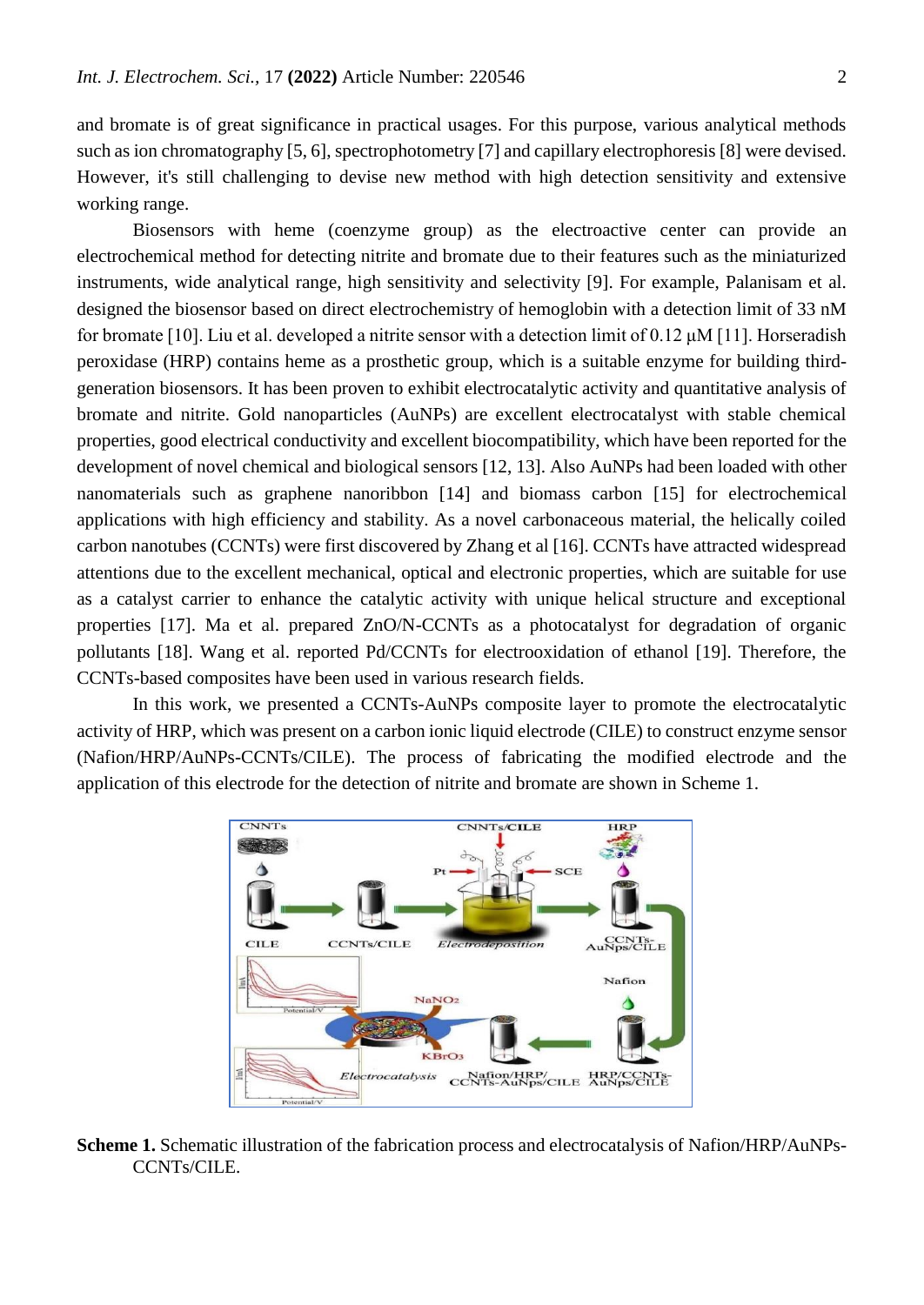## **2. EXPERIMENTAL SECTION**

## *2.1. Reagents*

HRP (MW. 40000, Sinopharm Chem. Reagent Co., China), CCNTs (Nanjing XFNANO Materials Tech. Co. Ltd., China), graphite powder (average particle size 30 μm, Shanghai Colloid Chem. Co. Ltd., China), 1-hexylpyridinium hexafluorophosphate (HPPF<sub>6</sub>, Lanzhou Yulu Fine Chem. Co. Ltd., China), chloroauric acid (HAuCl<sub>4</sub>, Shanghai Chem. Plant, China), KBrO<sub>3</sub> and NaNO<sub>2</sub> (Shanghai Aladdin Reagent Co. Ltd., China) were directly used.  $0.1 \text{ mol} \cdot L^{-1}$  PBS was prepared as the supporting electrolyte and ultra-pure water (Milli-Q IQ-7000, USA) was used in all the experiments. Before the experiment was performed, high-purity nitrogen gas must be introduced into PBS for 30 minutes to eliminate the interference of oxygen dissolved in the solution.

## *2.2. Apparatus*

Cyclic voltammetry (CV) and electrochemical impedance spectroscopy (EIS) were recorded by three-electrode system on a CHI 660D electrochemical workstation (Shanghai CH Instruments, China). The as-prepared electrodes were served as working electrode with a saturated calomel electrode (SCE) and a platinum wire as reference electrode and counter electrode. Scanning electron microscopy (SEM) was conducted with a JEOL JEM-2010HT scanning electron microscope (Japan). Fourier transform infrared (FT-IR) spectrum and ultraviolet-visible (UV-Vis) absorption spectrum were on Nicolet 6700 FT-IR spectrometer (Thermo Fisher Scientific Inc., USA) and TU1901 double-beam UV-visible spectrophotometer (Beijing Purkinje General Instrument Co., Ltd., China).

## *2.3. Fabrication of Nafion/HRP/AuNPs-CCNTs/CILE*

Based on reference  $^{[20]}$ , CILE was fabricated by using the mixture of graphite powder and HPPF<sub>6</sub> into a glass electrode tube ( $\Phi$ =4 mm), which was polished to a mirror-like surface before use. Thereafter, CILE was modified with 6.0  $\mu$ L of 0.5 mg·mL<sup>-1</sup> CCNTs suspension and dried to obtain CCNTs/CILE. Then CCNTs/CILE was placed in 1.0 mmol $\cdot L^{-1}$  HAuCl<sub>4</sub> solution to prepare AuNPs-CCNTs/CILE by potentiostatic electrodeposition at -0.3 V for 50 s. Subsequently, 8.0  $\mu$ L of 15.0 mg·mL<sup>-1</sup> HRP solution and 6.0 μL of 0.5% Nafion solution were dropped onto the electrode in turn and dried after each step to obtain the modified electrode (Nafion/HRP/AuNPs-CCNTs/CILE). Referring to the above steps, other modified electrodes including Nafion/CILE, Nafion/HRP/CILE and Nafion/HRP/AuNPs-CCNTs/CILE were prepared for experimental comparison.

## **3. RESULTS AND DISCUSSION**

#### *3.1. SEM images*

SEM images show that CCNTs have a typical three-dimensional helical structure similar to spring (Fig. 1 A and B) with pitch size of  $100\pm 10$  nm. Fig. 1 C and D show that AuNPs are dispersed on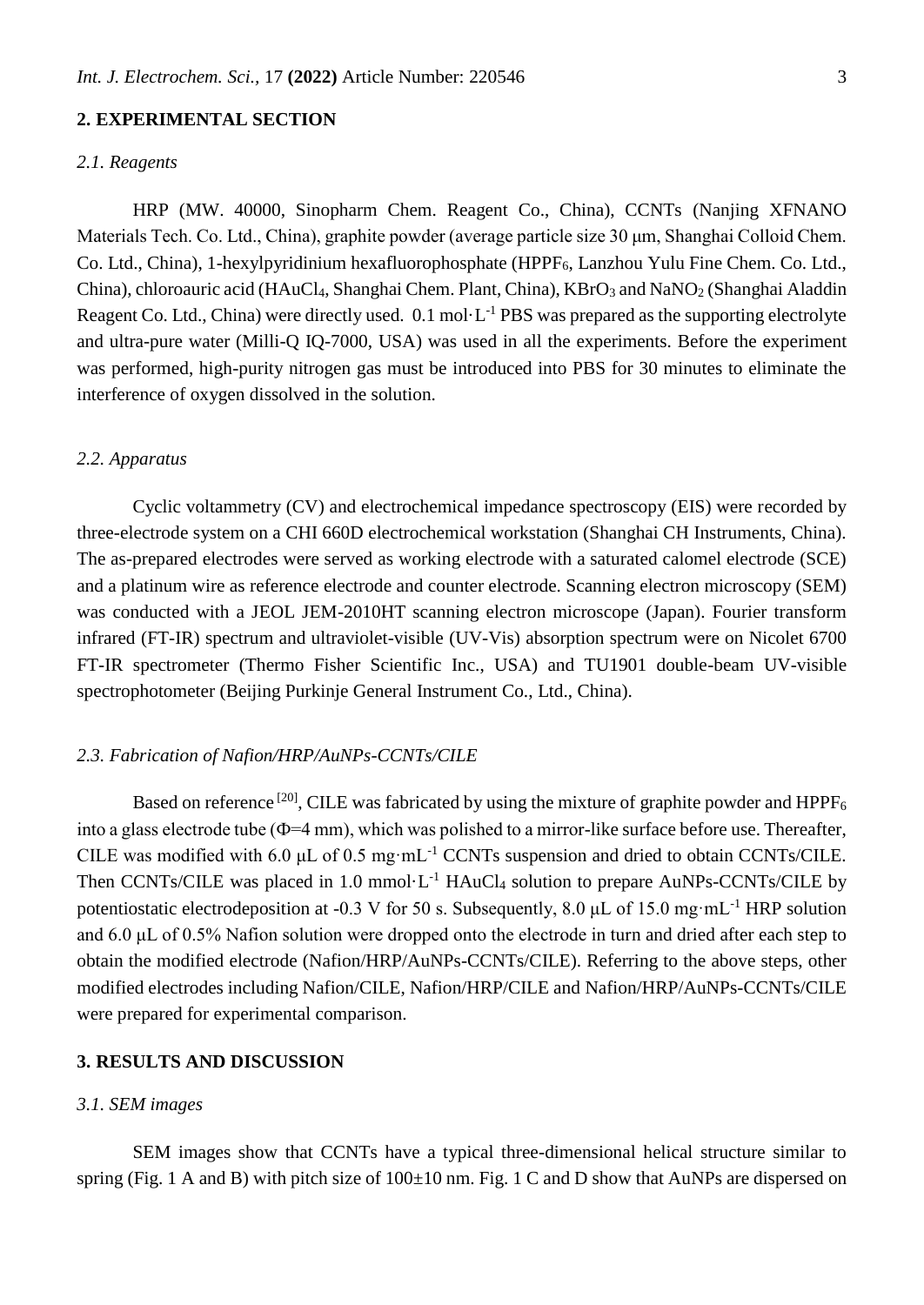the spiral structure of CCNTs in a messy manner to form AuNPs-CCNTs composites. The circles in Fig. 1 C and D labelled several clusters of AuNPs on the surface of CCNTs, which were formed by directly electrodeposition.



**Figure 1.** SEM images of CCNTs (A, B) and AuNPs-CCNTs (C, D)

## *3.2. Spectroscopic investigations*

Spectroscopic characteristics of proteins can be elucidated from their secondary structure. The conformational change of the porphyrin in HRP will cause the shift of the Soret band in the UV-Vis region. Fig. 2 A depicts the UV-Vis spectrum of HRP (curve a) and HRP/AuNPs-CCNTs mixture (curve b) in pH 3.0 PBS, which exhibits two identical Soret bands at 403 nm [20]. Therefore, the biological structure of HRP after mixed with AuNPs-CCNTs composite remains unchanged. Further, the structure of polypeptide chain of HRP was analyzed by FT-IR with the spectra depicted in Fig. 2 B. The amide Ⅰ and amide II bands of the pure HRP appear at  $1650 \text{ cm}^{-1}$  and  $1540 \text{ cm}^{-1}$  (curve a) [21], which are in consistent with that of HRP/AuNPs-CCNTs (curve b). Therefore, HRP is not denatured after mixing with the AuNPs-CCNTs composite, and all spectroscopic investigations prove that composite film has good biocompatibility.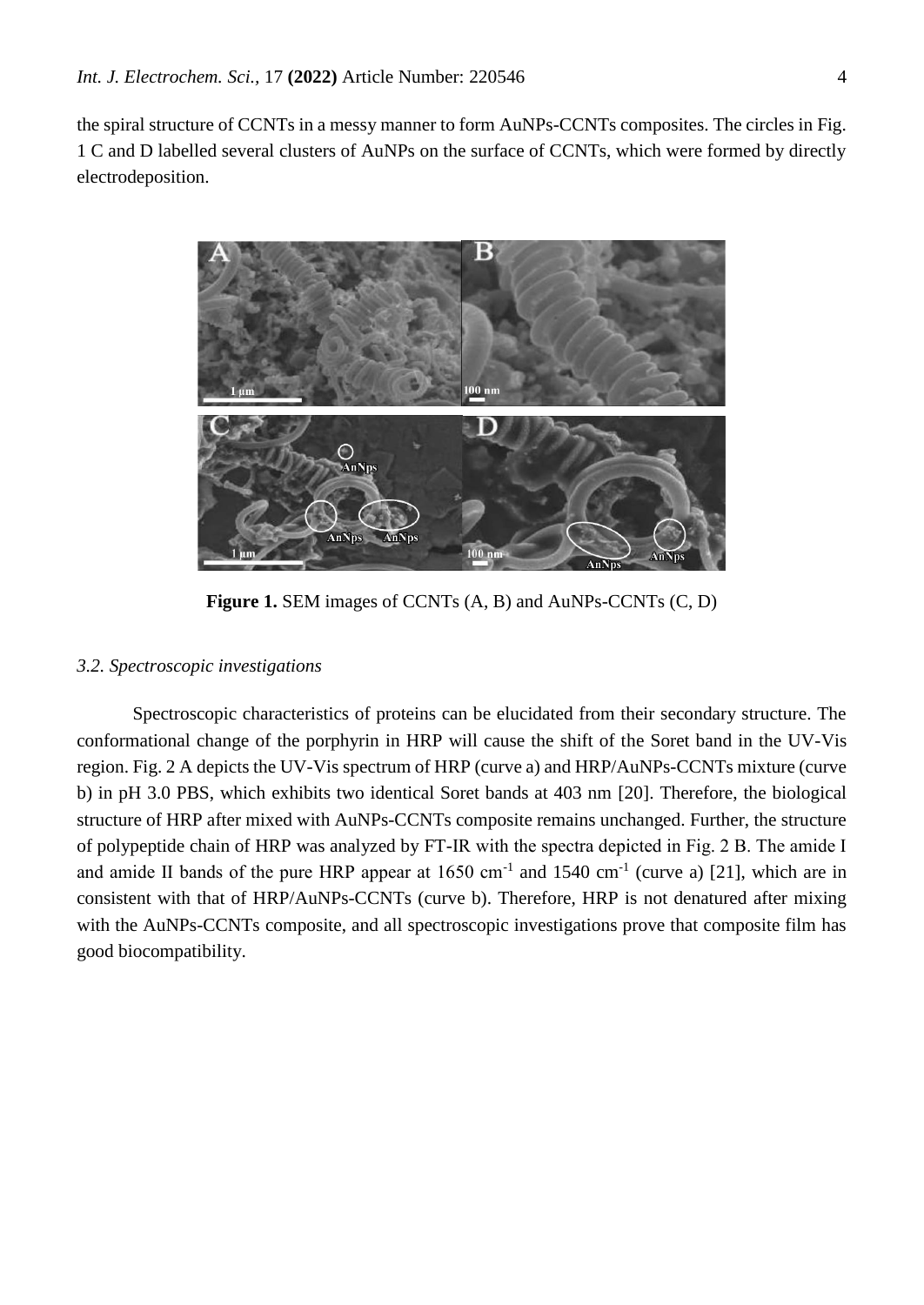

**Figure 2.** (A) UV-Vis absorption spectra of HRP (a) and HRP/AuNPs-CCNTs (b) in pH 3.0 buffer; (B) FT-IR spectra of HRP (a) and HRP/AuNPs-CCNTs composite (b).

#### *3.3. Electrochemical investigations*

CV responses of different electrodes were investigated at scan rate of  $0.1 \text{ V} \cdot \text{s}^{-1}$  in PBS (pH 3.0) with curves shown in Fig. 3 A. No redox peaks were observed at CILE or Nafion/CILE (curves a and b), which proved the absence of electroactive substances on the electrode surface. While the redox peaks are significant at Nafion/HRP/CILE, Nafion/HRP/CCNTs/CILE and Nafion/HRP/AuNPs-CCNTs/CILE (curves c, d and e). Moreover, due to the different HRP modified electrodes, the intensity of the redox peak currents of each electrode is different. Especially for Nafion/HRP/AuNPs-CCNTs/CILE, the largest peak currents indicated that AuNPs-CCNTs composite has the best ability to promote the direct electron transfer of HRP due to the synergistic effects including high conductivity and specific surface area. From curve e, the potentials of the oxidation and the reduction peak are -0.231 V (Epc) and -0.126 (Epa), respectively, and the peak-to-peak difference (ΔEp) is 105 mV with the formal peak potential  $(E^{\circ})$  as -0.179 V (vs. SCE). The ratio of oxidation peak current to reduction current (Ipc/Ipa) is close to 1, indicating that the redox reaction of HRP is an approximately reversible electrochemical reaction process.

EIS experiments are measured in the frequency range between 0.01 Hz and 100 KHz, which can characterize the electrochemical nature of electrode materials and monitor the impedance changes related to the electrode/electrolyte interface at each modification step. It is generally accepted that the diameter in the high-frequency region of the Nyquist plot is a measure of the charge transfer resistance (Rct). Fig. 3 B shows the Nyquist plots of CILE, Nafion/CILE, Nafion/HRP/CILE, Nafion/HRP/CCNTs/CILE and Nafion/HRP/AuNPs-CCNTs/CILE with the Rct values as 38.8 Ω, 23.9  $Ω$ , 183.4  $Ω$ , 103.6  $Ω$  and 58.1  $Ω$ , respectively. The results prove that high conductive AuNPs-CCNTs composite improves the interfacial charge transfer efficiency with Nafion and HRP increased the interfacial resistance.

Electrochemical behaviors of Nafion/HRP/AuNPs-CCNTs/CILE were checked at different pH buffer by CV. As shown in Fig. 4 A, the redox peak potentials are negatively shifted with the increment of pH value of PBS, indicating the protons in the electrode reaction. The formal peak potential  $(E^{\circ})$ has a good linear relationship with pH and the equation is  $E^{\circ}(V) = -0.0573 \text{ pH} + 0.0361 \text{ (n=6, } \gamma = 0.992)$ . The slope of -57.3 mV·pH<sup>-1</sup> is almost the same as the theoretical value (-59.0 mV·pH<sup>-1</sup>) of the reversible system at 25℃, indicating that same electron and proton were involved in the redox reaction of HRP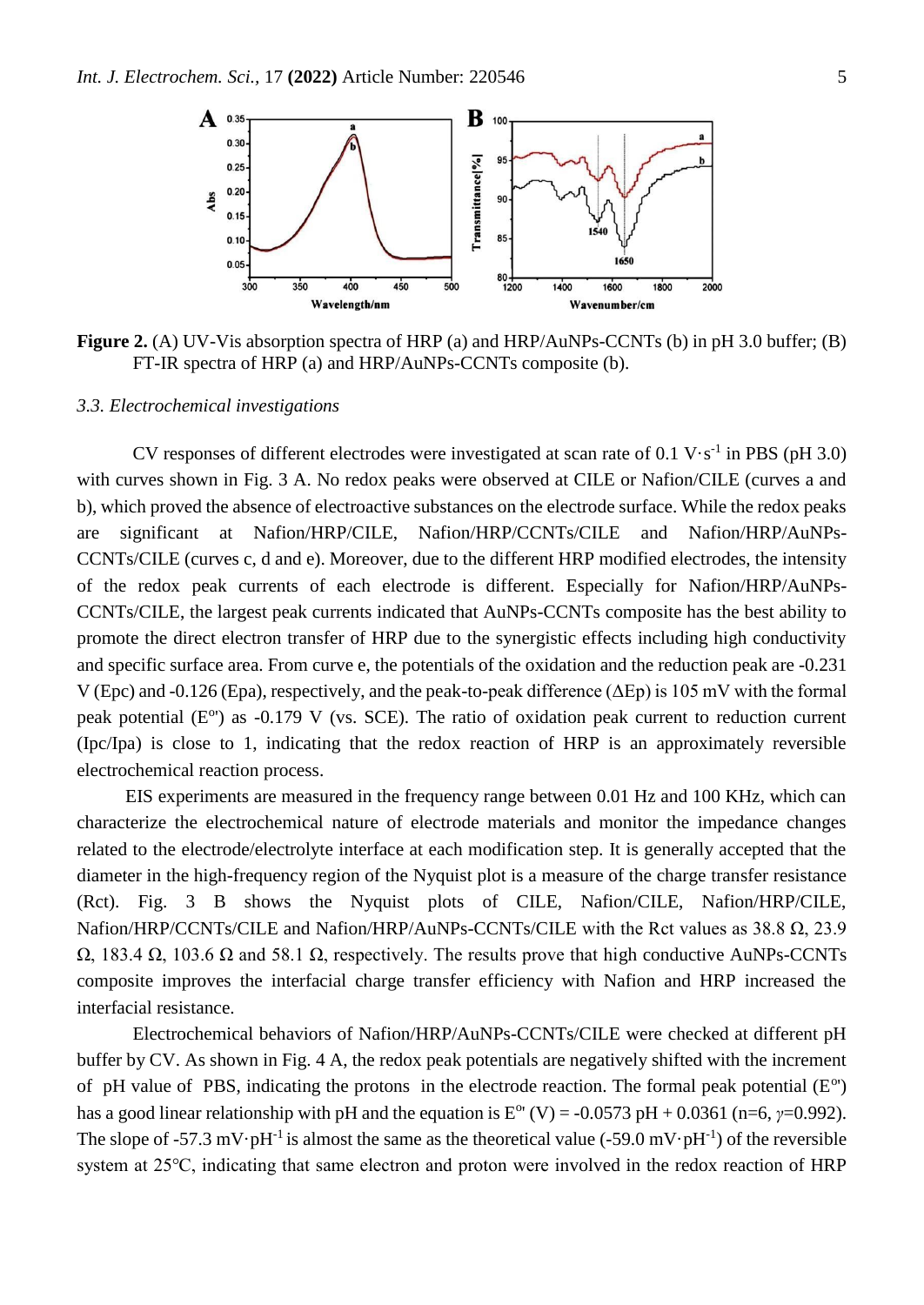with the equation as HRP Fe (III) + H<sup>+</sup>+ e  $\rightleftharpoons$  HRP Fe(II) [22]. Moreover, the maximum peak current appeared at pH 3.0, which was used for all experiments.



**Figure 3.** (A) Cyclic voltammograms and (B) Nyquist plots of different electrodes in pH 3.0 PBS. Electrodes: CILE (a), Nafion/CILE (b), Nafion/HRP/CILE (c), Nafion/HRP/CCNTs/CILE (d), Nafion/HRP/AuNPs-CCNTs/CILE (e).



**Figure 4.** (A) Influence of buffer pH on Nafion/HRP/AuNPs-CCNTs/CILE at scan rate of 0.1 V·s<sup>-1</sup> (a to f: 3.0, 4.0, 5.0, 6.0, 7.0, 8.0); (B) CVs of Nafion/HRP/AuNPs-CCNTs/CILE at different scan rates (from a to j as 100, 200, 300, 400, 500, 600, 700, 800, 900, 1000 mV·s<sup>-1</sup>) in pH 3.0 buffer

The relationship between scan rate and direct electrochemical data of Nafion/HRP/AuNPs-CCNTs/CILE was discussed by CV (Fig. 4B). A pair of redox peaks originated form HRP appeared from 0.1 to 1.0  $V·s^{-1}$  with the redox peak currents of HRP increased simultaneously. Meanwhile the redox peak potentials showed a small shift and ∆Ep became slightly enlarged. A good linear relationship between the redox peak current (Ip) and scan rate is presented with the equations as Ipc  $(\mu A) = -58.96v$  $(V \cdot s^{-1}) + 4.04$  (n = 10, *γ*= 0.990) and Ipa ( $\mu$ A) = -77.15*v* (V $\cdot$ s<sup>-1</sup>) -16.09 (n=10, *γ* = 0.995). Moreover, Ep and lnv also have linear relationships with their regression equations as Epc (V) = -0.080 lnv  $(V \cdot s^{-1})$  -0.291 (n=6, *γ*=0.992) and Epa (V) = 0.0571 ln*v* (V·s-1 ) 0.050 (n=6, *γ*=0.993). According to Laviron*'*s theory [23], the electron transfer coefficient  $\alpha$ ) is obtained as 0.43, which is close to the reported value of 0.42 [24]. The number of electrons transferred (*n*) and heterogeneous electron transfer rate constant  $(k_s)$  are calculated as 1.26 and 1.17 s<sup>-1</sup>. The  $k_s$  value is higher than the reported value of 1.01 s<sup>-1</sup> [25], proved that Nafion/HRP/AuNPs-CCNTs/CILE made the electron exchange faster.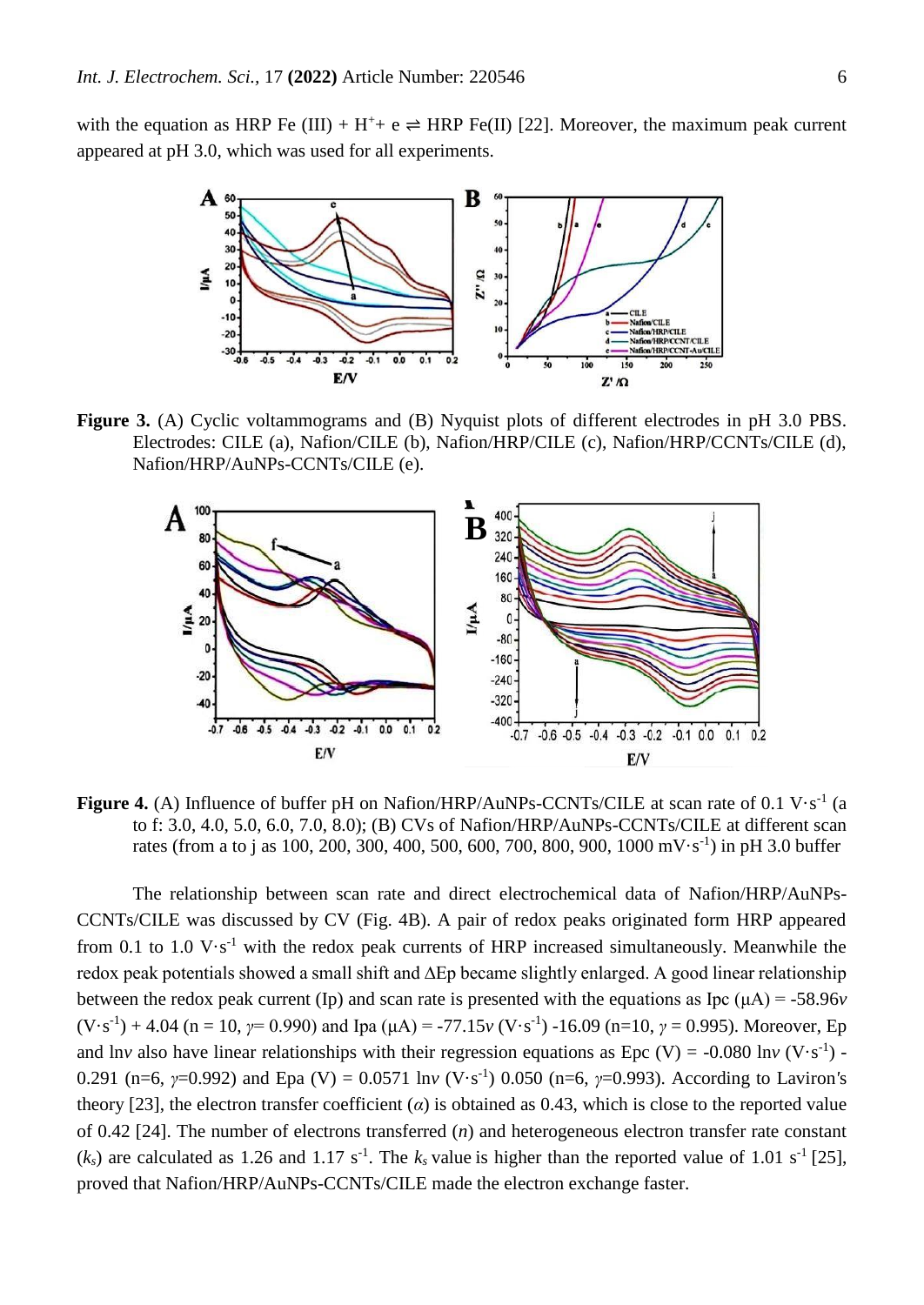## *3.4. Electrocatalysis*

The electrocatalytic reduction of KBrO<sub>3</sub> by Nafion/HRP/AuNPs-CCNTs/CILE was investigated and Fig. 5 A shows the CV responses in  $KBrO<sub>3</sub>$  solution. With the addition of  $KBrO<sub>3</sub>$  in the buffer solution, the reduction peak current at -0.233 V was markedly increased with the oxidation peak current decreased. The mechanism for the catalytic reduction of  $KBrO<sub>3</sub>$  with HRP can be approximately described by the following equations [26]:

HRP heme  $Fe(III)$  + e  $\leftrightarrow$  HRP heme  $Fe(II)$ 

6 HRP heme  $Fe(II)$  +  $BrO_3^-$  + 6 H<sup>+</sup>  $\leftrightarrow$  6 HRP heme  $Fe(III)$  +  $Br$  + 3 H<sub>2</sub>O

The calibration plot depicts that the reduction peak currents are linear over the  $KBrO<sub>3</sub>$ concentration from 0.5 to 10.0 mmol $\cdot L^{-1}$  (inset of Fig. 5 A) with the regression equation as Ipc( $\mu$ A)  $=$ 16.49 C (mmol·L<sup>-1</sup>) + 44.54 (n=11, *γ*=0.993) and the limit of detection (LOD) as 0.16 mmol·L<sup>-1</sup> (3σ). When the  $C_{KBrO_3}$  exceeds 10.0 mmol $\cdot L^{-1}$ , the Ipc almost remained constant, implying a typical feature of Michaelis–Menten response. According to the Lineweaver–Burk equation [27], the Michaelis– Menten constant  $(K_M^{app})$  of the electrocatalytic reaction to  $KBrO_3$  is calculated to be 6.08 mmol·L<sup>-1</sup>.



**Figure 5.** CVs of Nafion/HRP/AuNPs-CCNTs/CILE with different concentration of (A) KBrO<sub>3</sub> (a to l: 0.5, 1.0, 2.0, 3.0, 4.0, 5.0, 6.0, 7.0, 8.0, 9.0, 10.0, 12.0 mmol $\cdot L^{-1}$ ; inset is the linear relationship of cathodic current versus  $KBrO<sub>3</sub>$  concentration) and (B)  $NaNO<sub>2</sub>$  (a to j: 0.1, 0.2, 0.3, 0.4, 0.6, 0.7, 0.9, 1.4, 2.4, 3.0 mmol $\cdot L^{-1}$ ; inset is the linear relationship of cathodic current versus NaNO<sub>2</sub> concentration).

As depicted in Fig. 5 B, the electrocatalysis of Nafion/HRP/AuNPs-CCNTs/CILE to NaNO<sup>2</sup> was also examined with a new peak appeared at -0.623 V. It is generally believed that the peak was caused by the reduction reaction of the complex formed by the binding of NO to heme under mildly acidic conditions, and the NO was derived from the disproportionation reaction of nitrite [28]. The mechanism of electrocatalytic reduction of NO at HRP/AuNPs-CCNTs film is suggested to be the following equations [29]:

 $3 NO_2 + H_2O \leftrightarrow 2 NO$  (aq) +  $NO_3 + 2 OH$ HRP heme  $Fe(III) + H^+ + e \rightarrow HRP$  heme  $Fe(II)$ HRP heme  $Fe(II) + NO \rightarrow HRP$  heme  $Fe(II)$ -NO HRP heme Fe(II)-NO+  $H^+$  +e  $\rightarrow$  HRP heme Fe(II) + product + H<sub>2</sub>O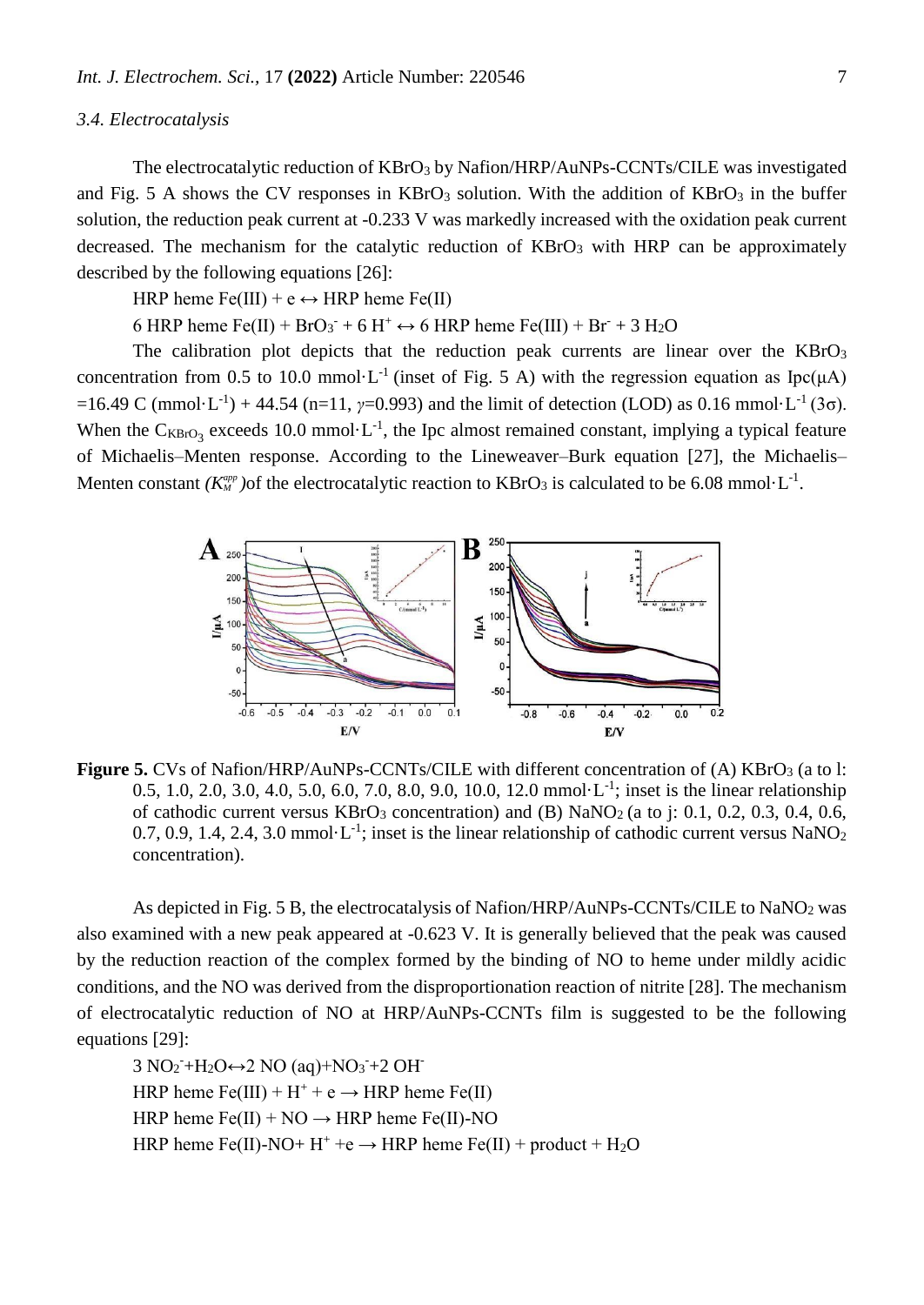Similarly, a linear relationship between  $C_{\text{NaNO}_2}$  and Ipc can be obtained with two sections from 0.1 to 0.7 mmol $\cdot$ L<sup>-1</sup> and 0.9 to 3.0 mmol $\cdot$ L<sup>-1</sup>, respectively. The corresponding linear regression equations were calculated as  $Ipc(μA) = 84.85 C (mmol·L<sup>-1</sup>) +992 (n=6, γ=0.991)$  and  $Ipc(μA) = 18.53 C$  $(\text{mmol} \cdot L^{-1}) + 55.17 \text{ (n=4, } \gamma=0.992)$ . The LOD is got as 0.03 mmol $\cdot L^{-1}$  (3*σ*) with  $K_M^{app}$  as 7.66 mmol $\cdot L^{-1}$ . In table 1 the comparison of different modified electrodes for NaNO<sub>2</sub> detection were summarized, and the results showed that this method had excellent linear range and detection limit.

| Modified electrodes                                | Linear range           | Detection limit Reference |                    |
|----------------------------------------------------|------------------------|---------------------------|--------------------|
|                                                    | $\pmod{L^{-1}}$        | $(mmolL^{-1})$            |                    |
| Nafion/HRP/WS2/CILE                                | $1.5 - 4.0$            | 0.20                      | [30]               |
| Nafion/Hb/Co <sub>3</sub> O <sub>4</sub> -CNF/CILE | $1.0 - 12.0$           | 0.33                      | [31]               |
| Nafion/Hb/Au/ZIF-8/CILE                            | $0.1 - 0.8$            | 0.03                      | $\lceil 32 \rceil$ |
| Nafion/HRP/AuNPs-CCNTs/CILE                        | $0.1 - 0.7, 0.9 - 3.0$ | 0.03                      | This work          |

**Table .1** Comparison of different modified electrodes a for NaNO<sub>2</sub> detection

## *3.5. Practicability, stability and reproducibility*

The practicability of Nafion/HRP/AuNPs-CCNTs/CILE was tested by detecting the content of BrO<sub>3</sub><sup>-</sup> and NO<sub>2</sub><sup>-</sup> in barreled mineral water samples (Haikou Coconut Water Co. Ltd., China). The recovery was estimated by standard addition method with results listed in table 2. The recovery and relative standard deviation (RSD) indicate that the proposed biosensor is feasible for the real sample analysis.

**Table 2.** Analysis results of  $KBrO<sub>3</sub>$  and  $NaNO<sub>2</sub>$  in a real water sample (n = 5)

| Sample            | Detected       | Added           | Found           | Recovery |        |
|-------------------|----------------|-----------------|-----------------|----------|--------|
|                   | $(mmol·L-1)$   | $(mmol·L^{-1})$ | $(mmol·L^{-1})$ | (% )     | RSD(%) |
| KBrO <sub>3</sub> | $\theta$       | 2.00            | 1.98            | 98.79    | 1.26   |
|                   |                | 6.00            | 5.87            | 97.75    | 2.36   |
|                   |                | 10.0            | 9.87            | 98.72    | 1.47   |
| NaNO <sub>2</sub> |                | 0.40            | 0.38            | 95.85    | 3.17   |
|                   | $\overline{0}$ | 1.20            | 1.17            | 97.82    | 2.49   |
|                   |                | 2.00            | 1.98            | 98.96    | 1.26   |

Cyclic voltammetric responses of Nafion/HRP/AuNPs-CCNTs/CILE in PBS (pH 3.0) at room temperature displayed no significant change after 50 cycles, and the peak current retained 95.1% of the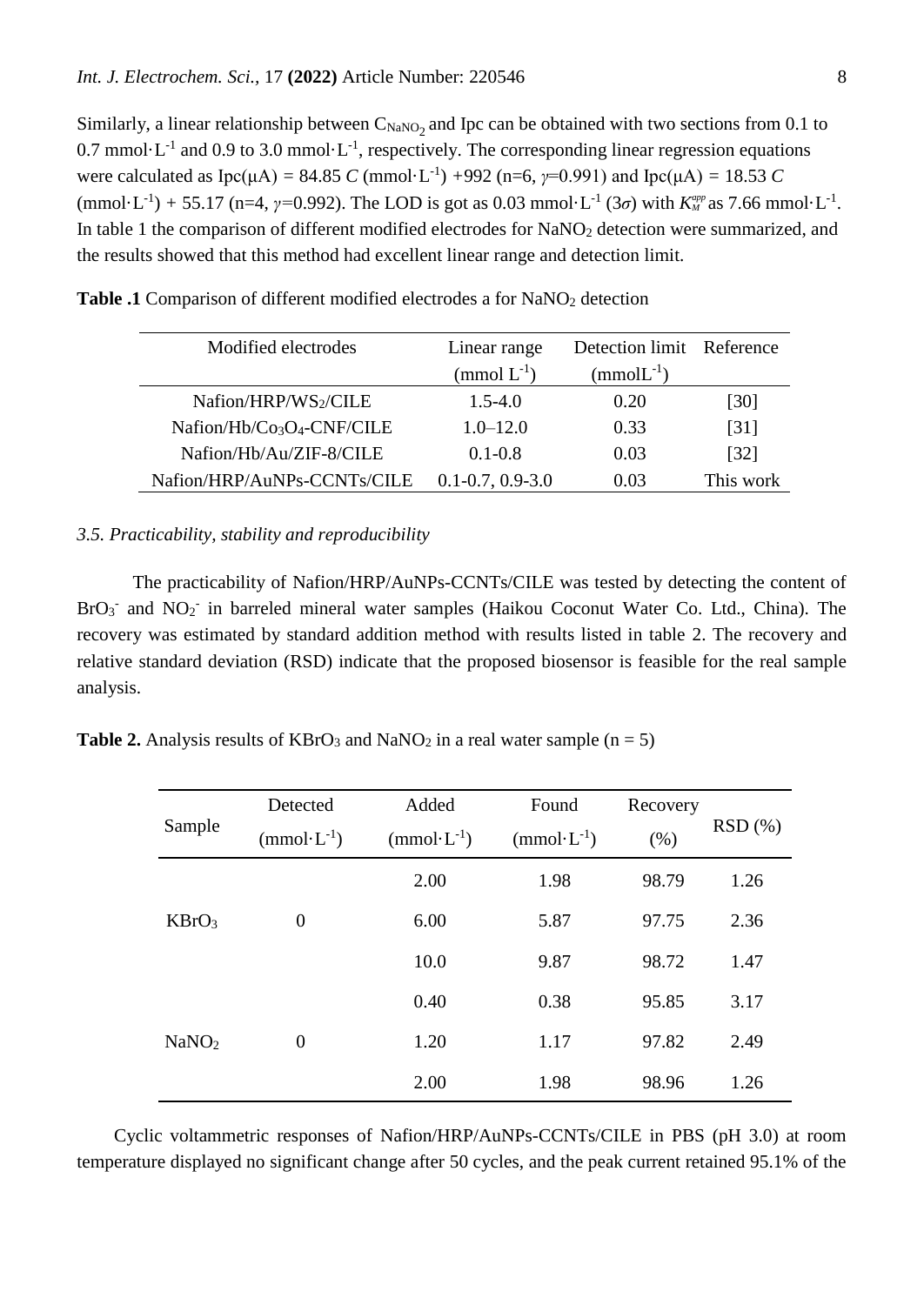original value after stored at 4 ℃ for 30 days. Five independently modified electrodes were used to test  $KBrO<sub>3</sub>$  (5.0 mmol $\cdot$ L<sup>-1</sup>) and NaNO<sub>2</sub> (0.5 mmol $\cdot$ L<sup>-1</sup>) with RSD of 1.3% and 1.6%, respectively. Therefore, Nafion/HRP/CCNTs-AuNPs/CILE had good stability and reproducibility.

# **4. CONCLUSION**

A new HRP modified electrode (Nafion/HRP/AuNPs-CCNTs/CILE) was designed and fabricated with its electrocatalytic activity checked in detail. Due to the good biocompatibility of AuNPs-CCNTs nanocomposite, the biostructure of HRP on the electrode was maintained, which ensured the catalytic effect of enzyme electrode. Furthermore, the electrode showed excellent electrocatalytic behaviors to the reduction of KBrO<sub>3</sub> and NaNO<sub>2</sub>. Therefore, AuNPs-CCNTs composites were suitable for the construction of third-generation enzyme sensors.

#### ACKNOWLEDGEMENTS

This work was financially supported by Hainan Provincial Natural Science Foundation of High Leveltalent Project (2019RC188), Open Project of Chemistry Department of Qingdao University of Science and Technology (QUSTHX201935), the Foundation of Jiangxi Province Key Laboratory of Polymer Preparation and Processing (jxsr201602).

## **References**

- 1. Y. Hung, W. Verbeke, T. De Kok, *Food Control.*,60(2016) 690.
- 2. M. Moore, T. Chen, *Toxicology*, 221(2006)190.
- 3. Z .Wang, Y. Shao, *Food Microbiol.*, 72(2018)185.
- 4. S. Kuo, Y. Li, Y. Cheng, W. Lee J. Cheng K. Cheng, *Mol. Med. Rep*., 18(2018)4700.
- 5. E. Salhi, U. Von Gunten, *Water Res.*, 33(1999)3239.
- 6. L. Jackson, R. Joyce, M. Laikhtman, P. Jackson, *J. Chromatogr. A.*, 829(1998)187.
- 7. A. Kazemzadeh, A. Ensafi, *Microchem. J.,* 69(2001)61.
- 8. F. Della Betta, M. Siqueira, *J. Food Compos. Anal.*, 79(2019)63*.*
- 9. H. Liu, K. Guo, J. Lv, Y. Gao, C. Duan, L. Deng, Z. Zhu, *Sensor. Actuat. B:Chem.,* 238(2017)249.
- 10. S. Palanisamy, Y. Wang, S. Chen, B. Thirumalraj, B. Lou, *Microchim. Acta*,183(2016)1953.
- 11. H. Liu, C. Duan, C. Yang, W. Shen, F. Wang, Z. Zhu, *Sensor. Actuat. B:Chem*., 218(2015)60.
- 12. M. Daniel, D.Astruc, *Chem. Rev.*, 104 (2004)293.
- 13. K. Saha, S. Agasti, C. Kim, X. Li, V. Rotello, *Chem. Rev.*, 112(2012)2739.
- 14. L.J. Yan, B. Shao, X. P. Zhang, Y.Y. Niu, W.D. Dang, H. Cheng, G.J. Li, W. Sun, *Curr. Anal. Chem.*, 17(2021)418.
- 15. H. Cheng, W.J. Weng, H. Xie, J. Liu, G.L. Luo, S.M. Huang, W.Sun, G.J. Li, *[Microchem.](https://www.x-mol.com/paper/journal/557?r_detail=1214700008744177664) [J](https://www.x-mol.com/paper/journal/557?r_detail=1214700008744177664)*[.,](https://www.x-mol.com/paper/journal/557?r_detail=1214700008744177664) 154(2020)104602.
- 16. X. B. Zhang, X. F. Zhang, D. Bernaerts, G. van Tendeloo, S. Amelinckx, J. van Landuyt, V. Ivanov, J. B. Nagy, P. Lambin, A. Lucas, *Europhys Lett.,* 27(1994)141.
- 17. R. Vijayan, A. Ghazinezami, S.Taklimi, M. Khan, D. Askari, *Compos. Part B: Eng.*, 156(2019) 28.
- 18. S. Ma, Q. Li, Z. Cai, Z. Ye, Y. Zhou, *Appl. Organometal Chem.*, 32(2018), e3966.
- 19. B. Wang, R. Cui, Z. Han, Y. Zhang, L. Wang, *Int. J. Electrochem. Sci*., 14(2019)2265.
- 20. X.Q. Li, B. Shao, Y.X. Sun, B.X. Zhang, X.H. Wang, W. Sun, *Int. J. Electrochem. Sci*., 16 (2021) 210219.